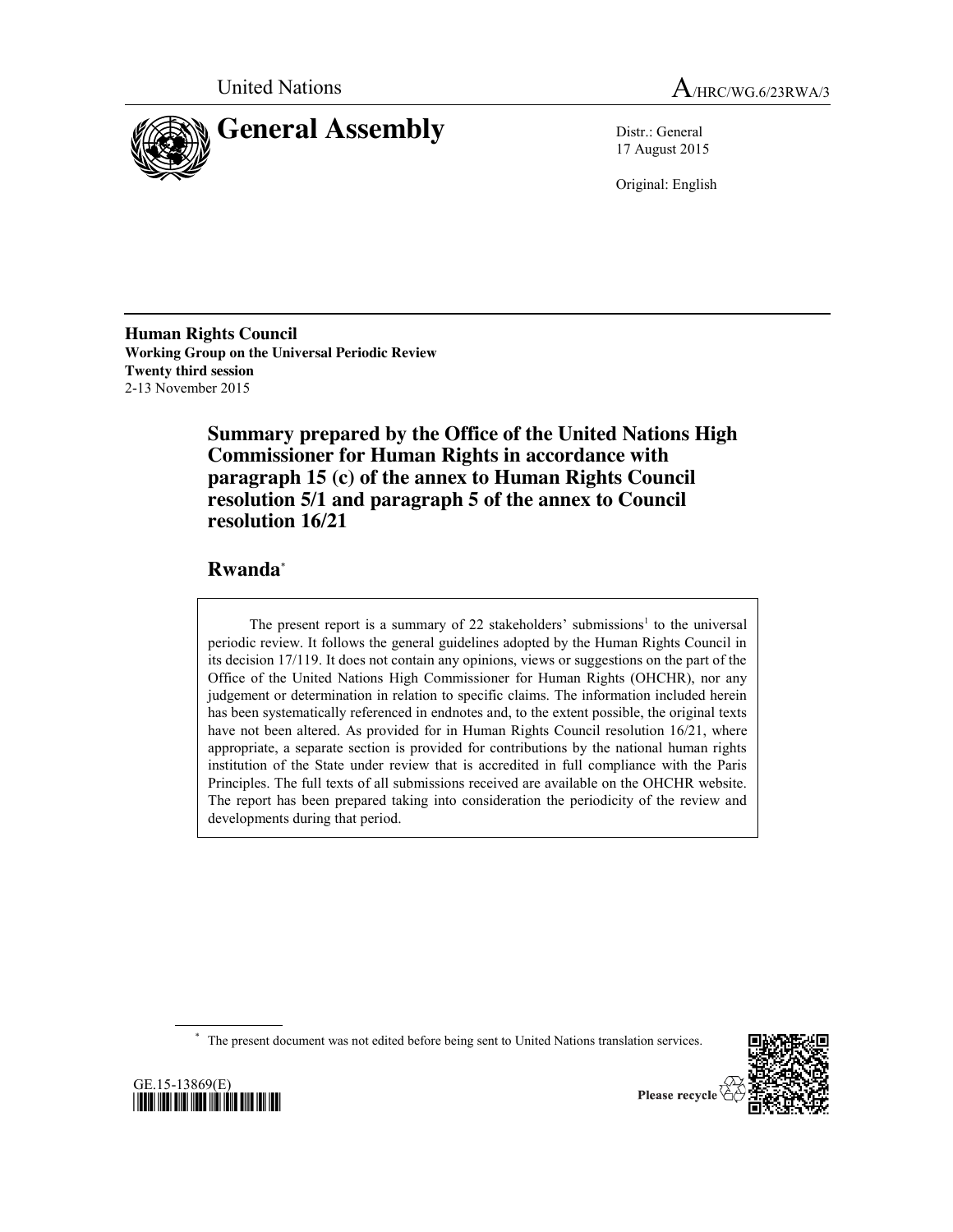# **I. Information provided by the national human rights institution of the State under review accredited in full compliance with the Paris Principles**

1. NCHR welcomed the decision of the Government of the Republic of Rwanda ("Rwanda" and "Government", respectively) to issue a standing invitation to all Special Rapporteurs. 2

2. NCHR welcomed the reforms made in the national legislation in relation to the right to information and the freedoms of expression and association. It also welcomed the revision of the law on genocide ideology and other national legislation relating to the access to justice.<sup>3</sup> It recommended that Rwanda speed up the enactment of the draft bill governing persons and family and the draft bill regarding matrimonial regimes, family donations and successions, both of which were before Parliament.<sup>4</sup>

3. NCHR stated that it had participated in the development of a national human rights action plan, which was yet to be adopted; and recommended that Rwanda accelerate its adoption.<sup>5</sup>

4. NCHR stated that at the universal periodic review that had been held on 24 January 2011 (2011 review),<sup>6</sup> Rwanda had received recommendations to abrogate the provisions on defamation in criminal law, $<sup>7</sup>$  and to bring an end to solitary confinement.<sup>8</sup> It recommended</sup> that Rwanda amend the Penal Code by abrogating all provisions relating to defamation and to solitary confinement. 9

# **II. Information provided by other stakeholders**

## **A. Background and framework**

#### **1. Scope of international obligations**<sup>10</sup>

5. JS7 called on Rwanda to expedite the ratification of ICPPED.<sup>11</sup>

6. YPDO recommended that Rwanda take steps to ratify ILO Convention no.169 and to implement the United Nations Declaration on Rights of Indigenous Peoples.<sup>12</sup>

#### **2. Constitutional and legislative framework**

HRW stated that during the 2011 review, Rwanda had accepted recommendations to revise the genocide ideology law, bringing the definition of the crime in line with international standards. <sup>13</sup> A revised version of the law, which was promulgated in October 2013, contains several improvements. However, several articles retain language that could be used to criminalize free speech.<sup>14</sup> Article 19 stated that the revised law limits the scope of the offence, bringing it closer to the international standards. However, it remained concerned that by retaining the broad concept of "genocide ideology", as distinct from "incitement to genocide", there remains scope for the law to be abused to silence critical voices or commentary on important matters of public interest. Article 19 stated that Rwanda should ensure that the revised law is not manipulated or interpreted in a manner that restricts the exercise of freedom of opinion, expression or association, and that the offence is in line with articles 19 and 20(2) of ICCPR, and the Convention on the Prevention and Punishment of the Crime of Genocide of 1948.<sup>15</sup>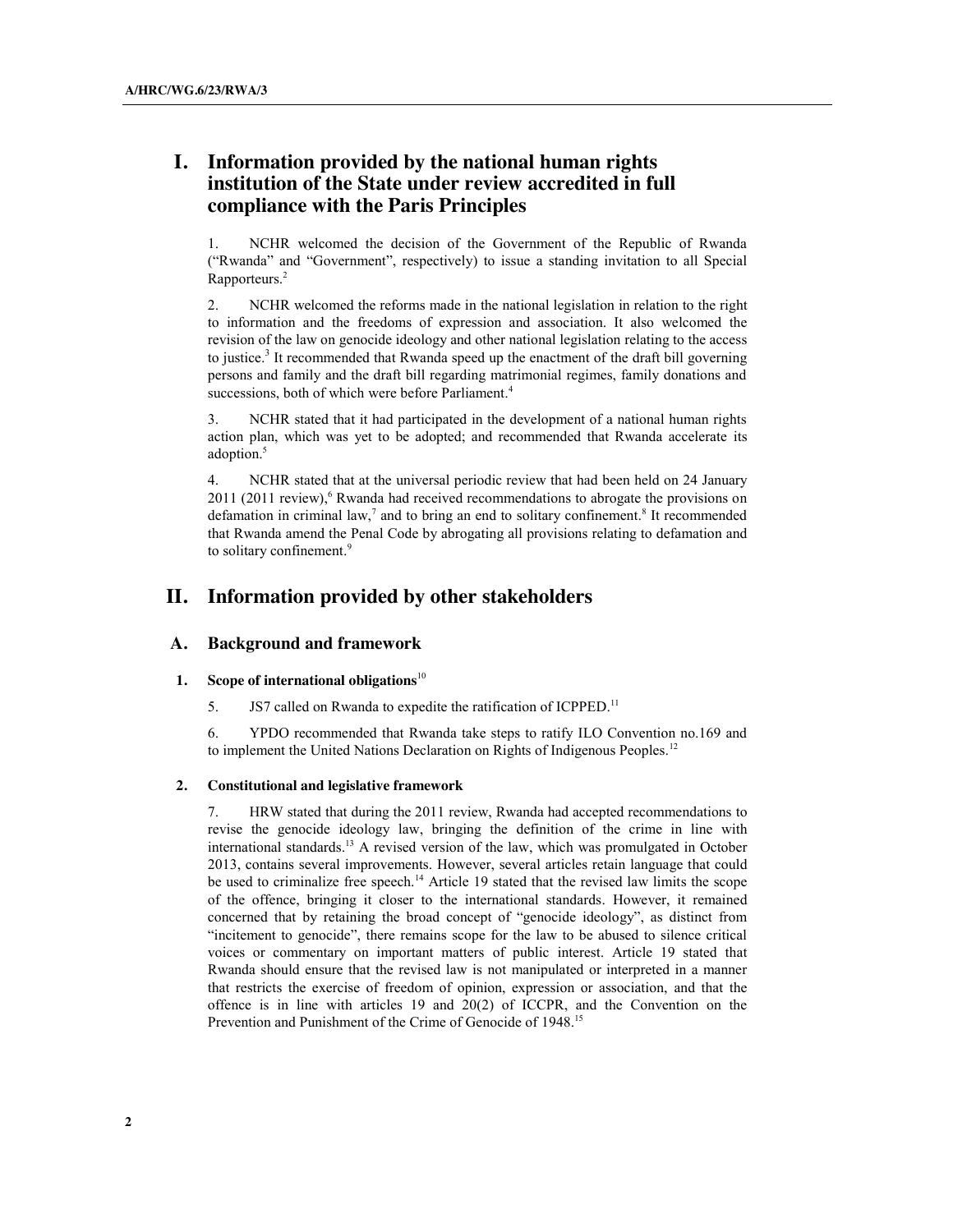8. Article 19 stated that many provisions in the Penal Code contain vague, illegitimate and disproportionate restrictions on freedom of expressions, such as article 289 relating to insult, article 288 and 290 relating to defamation, and articles 447 and 449 relating to national security.16 Article 19 called for revision of the Penal Code in line with international standards on freedom of expression.<sup>17</sup>

9. JS7 expressed concern with the criminalization of defamation under article 288 of the Penal Code.<sup>18</sup> It called for this provision to be repealed.<sup>19</sup>

10. PI noted the introduction of a biometrics identity system and recommended the adoption of a comprehensive data protection law that complies with international human rights standards and the establishment of an independent data protection authority.<sup>20</sup>

11. PI stated that the legal framework and oversight of interception of communication falls short of applicable international human rights standards.<sup>21</sup> It recommended a review of the communications surveillance laws, policies and practices with the view to upholding the right to privacy in line with international human rights standards as enshrined in the International Principles for the Application of Human Rights to Communications Surveillance. 22

## **B. Cooperation with human rights mechanisms**

## **1. Cooperation with special procedures**

12. HRW stated that the Special Rapporteur on the rights to freedom of peaceful assembly and of association visited Rwanda in January 2014 and later that year reported to the Human Rights Council on, among other matters, the prevailing opposition to vigorous debate and free expression of opinions, the Government's hostility toward peaceful initiatives by its critics, and the existence of a legal framework that silences dissent. Rwanda, however, rejected several of the Special Rapporteur's findings.<sup>23</sup>

## **C. Implementation of international human rights obligations, taking into account applicable international humanitarian law**

#### **1. Equality and non-discrimination**

13. ICAAD stated that Rwanda continued to face a legacy of cultural tradition that subordinates women. Men remained in control of the household and its money. While property ownership by women has significantly increased in cities, women in rural areas continued to face problems owning land.<sup>24</sup> ICAAD stated that the Constitutional guarantee ensuring women a significant place in governance has made it easier to instill gender-equal norms, but has not helped overcome many challenges faced by women. <sup>25</sup> Cultural biases remained salient with Rwandans still preferring boys over girls and the reluctance of men to implement decisions made by women.<sup>26</sup> Also, cultural biases against women owning property have lingered and customary law continued to compete with statutory law in undermining equal rights for women in this area. $27$ 

14. ICAAD stated that the legally sanctioned structure of the family still contains discriminatory provisions despite upholding general equality. In particular, Article 206 of the Family Code provides that the husband was the head of the conjugal family.<sup>28</sup>

15. JS4 stated that the birth registration rate was low, and due to the complicated procedures, the number of children that have been issued with birth certificates was much lower.<sup>29</sup> JS4 stated that Article 12 of Law No 14/2008 penalised those parents who fail to register their children within the required period of 30 days. Such a provision would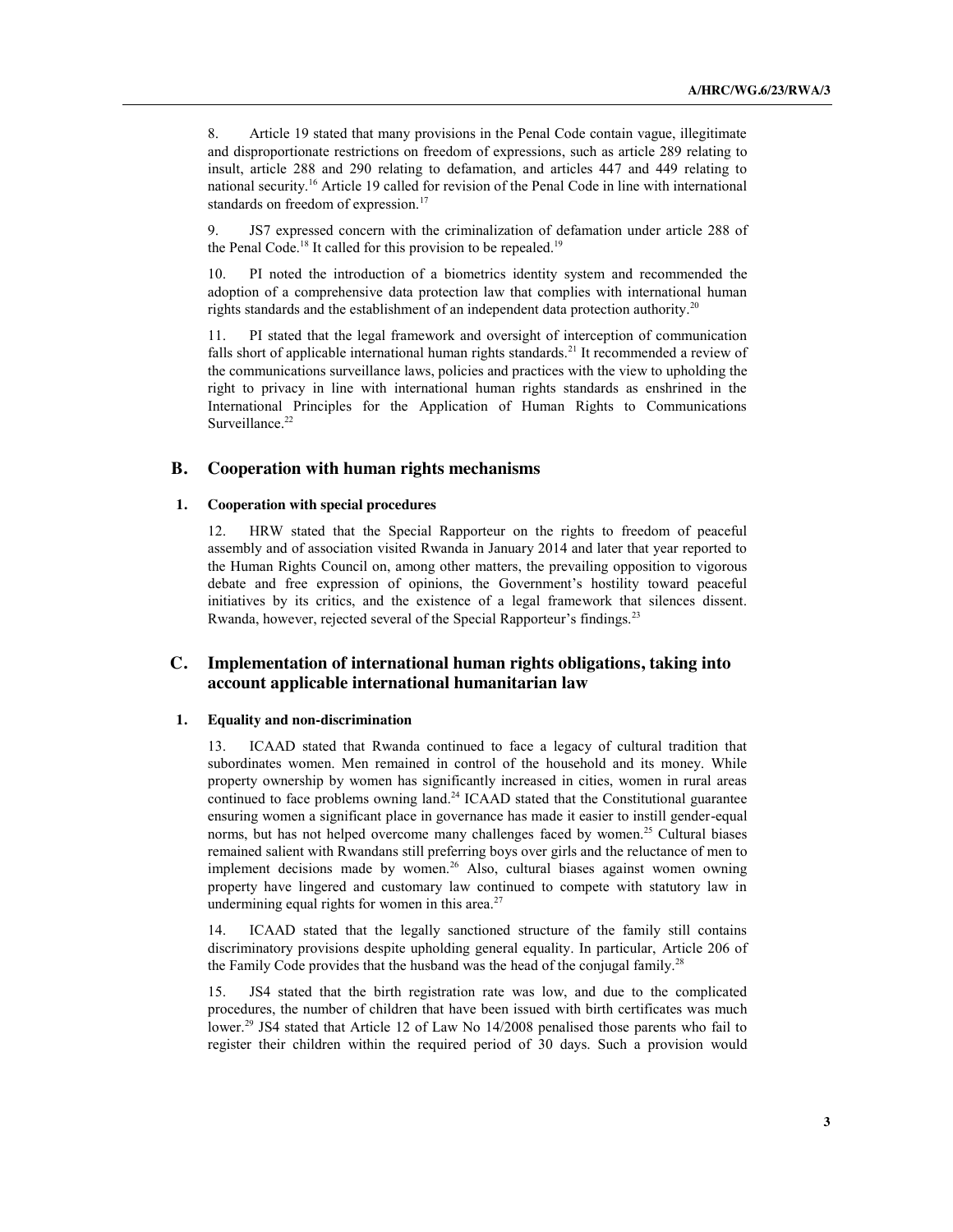discourage parents from registering their children once the period of 30 days has lapsed, and the provision is thus not in the best interests of the child. <sup>30</sup> JS4 recommended that Rwanda take measures to ensure the registration of all children immediately after birth through a simplified and inclusive registration procedure.<sup>31</sup>

16. CS stated that the Batwa suffered from extreme racism, and were considered to be uncivilized and ignorant. Due to their ancestry, they suffered ethnic prejudice, discrimination, violence, and general exclusion from society.<sup>32</sup> The Batwa were perceived by the rest of the Rwandan society to be morally, physically and intellectually deficient, gradually becoming social outcasts, and despised for their ethnic origins.<sup>33</sup>

## **2. Right to life, liberty and security of the person**

17. GIEACPC stated that since the 2011 review, Rwanda has adopted new laws, including Law No. 54 Relating to the Rights and Protection of the Child, 2011 (in force in 2012) and the Penal Code 2012, but that those laws do not prohibit all forms of corporal punishment of children. <sup>34</sup> Corporal punishment was unlawful in schools and in the penal system, but it was not fully prohibited in the home, alternative care settings and day care.<sup>35</sup> In the home, parents have a "right of correction" under article 347 of the Civil Code, 1988. The National Integrated Child Rights Policy, adopted by the Ministry of Gender and Family Promotion in 2011 and intended as a guide for legislation, states that "physical abuse, including torture and cruelty against children and corporal punishment of children is prohibited in all settings" and defines all settings to include "homes, communities, schools, all centres and institutions that have children, prisons and detention centres, etc".<sup>36</sup> GIEACPC stated that Article 25 of Law No. 54 provides that parents should reprimand a child with humanity and dignity and must not "traumatise" the child; it also provides for the Minister to make an order specifying "non-violent disciplinary punishments, care and treatments for the child". But Law No. 54 does not explicitly prohibit all corporal punishment. Also, Law No. 54 does not repeal the right of correction as provided for in the Civil Code, and instead provides that this law is pursuant to the Civil Code.<sup>37</sup>

18. HRW stated that there were scores of cases of individuals held unlawfully by the military and the police in unofficial detention centres for several weeks or even months, between 2011 and 2014. Detainees were held incommunicado in Camp Kami and other military camps, and in a police station known as Chez Gacinya, in Kigali. Some detainees were tortured and pressured to confess to alleged crimes or to incriminate others. Between March and November 2014, at least 30 people were reported missing, many of whom were from north-western Rwanda. Some were arrested by state agents and taken to unknown destinations. After several weeks, some of the disappeared reappeared in police detention and were transferred to civilian prisons.<sup>38</sup>

19. HRW stated that hundreds of people from vulnerable groups—including street children, commercial sex workers, and street hawkers— were held unlawfully, without charge or trial, in poor conditions, in an unofficial detention centre commonly known as Kwa Kabuga, or Gikondo, in the Gikondo area of Kigali. HRW stated that the Government claimed that Gikondo is a transit centre, not a detention centre.<sup>39</sup>

20. JS7 commended Rwanda for building new prison facilities and for the efforts that had been taken to reduce overcrowding in prisons. It expressed concern that not all staff at the Rwanda Correctional Services had undergone human rights training and recommended that Rwanda organise this training all for prison staff.<sup>40</sup>

21. JS7 stated that although Rwanda rejected a recommendation on human trafficking at the 2011 review,<sup>41</sup> in 2012 it criminalized human trafficking in the Penal Code. It expressed concern about the lack of a mechanism to provide support to victims.<sup>42</sup>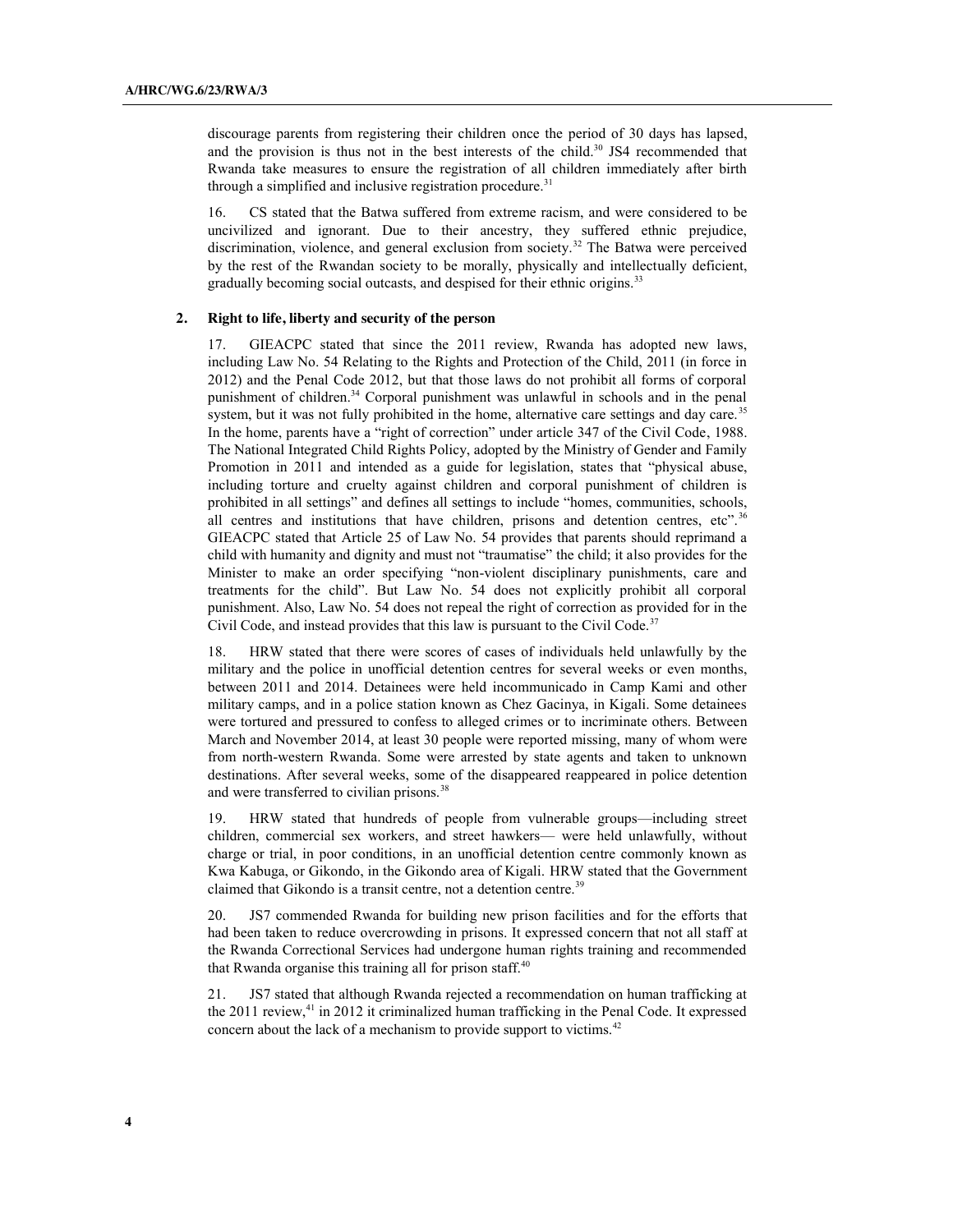#### **3. Administration of justice, including impunity, and the rule of law**

22. HRW stated that during the 2011 review, Rwanda accepted recommendations to reform the justice system and to eliminate corruption and political interference. <sup>43</sup> Despite legal reforms and administrative improvements, the judiciary still lacked independence, leading to unfair trials in a number of politically sensitive cases. Judges, prosecutors, and witnesses remained vulnerable to Government pressure, especially in cases involving alleged Government opponents.<sup>44</sup> HRW recommended that Rwanda strengthen the independence of the justice system and prevent and refrain from political interference in prosecutions and trials.45

23. HRW stated that the Rwanda has used charges such as "endangering state security" or "inciting public disorder" against real or suspected opponents of the Government. Some of those accused of these and related offenses have been detained unlawfully and tortured. The courts have failed to investigate accused's torture claims and to rule out the admission of confessions and accusations allegedly obtained under torture. Several accused in those cases were convicted after receiving unfair trials.46

187 expressed concern with the delay in the adoption of a strategic plan for the Legal Aid Policy, as well as the Legal Aid Bill.<sup>47</sup> It was also concerned about the likely misuse of legal aid, as there was no clear and objective "Means Test" as a criterion to determine indigence.<sup>48</sup>

25. JS9 stated that at the 2011 review, Rwanda had accepted a recommendation to continue the legal reform process, including the incorporation of a plan of action to ensure access to justice by children.<sup>49</sup> Rwanda has adopted the Justice for Children Policy and Strategic Plan. However, children's courts were lacking at all levels, leaving a gap in comprehensively addressing situations of children dealing with justice.<sup>50</sup>

26. YPDO stated that the Batwa community had limited access to justice and that violations of their rights were committed with impunity. Cases of such violations were rarely investigated by the police and perpetrators were not brought to justice.<sup>51</sup>

## **4. Right to privacy**

27. JS8 stated that the community police committees was a component of the strategy of the Rwandan National Police to address local problems, particularly gender based violence. By reporting women to the police for illegal abortions, the committees violated those women's right to privacy.<sup>52</sup>

## **5. Freedom of religion or belief, expression, association and peaceful assembly, and right to participate in public and political life**

28. EAJCW stated that the neutral stance in political affairs of the Christian community of Jehovah's Witnesses affected their employment, education, and their ability to register civil marriage vows.53 EAJCW stated that Jehovah Witness pupils were compelled to participate in activities in schools that violated their freedoms of conscious and religion.<sup>54</sup> It stated that Rwanda should discontinue the expulsion of pupils from schools for their refusal to sing the national anthem and to participate in religious ceremonies.<sup>55</sup> Also, Jehovah's Witnesses were dismissed from their secular work for their conscientious refusal to take an oath while holding the national flag. Their request to take the oath holding the Bible had been refused.<sup>56</sup>

29. Article 19 stated that following the acceptance of several recommendations from the 2011 review,<sup>57</sup> reforms have been initiated and noted the adoption of a new media policy on 1 June 2012 and the establishment of the Rwanda Media Commission in this regard. 58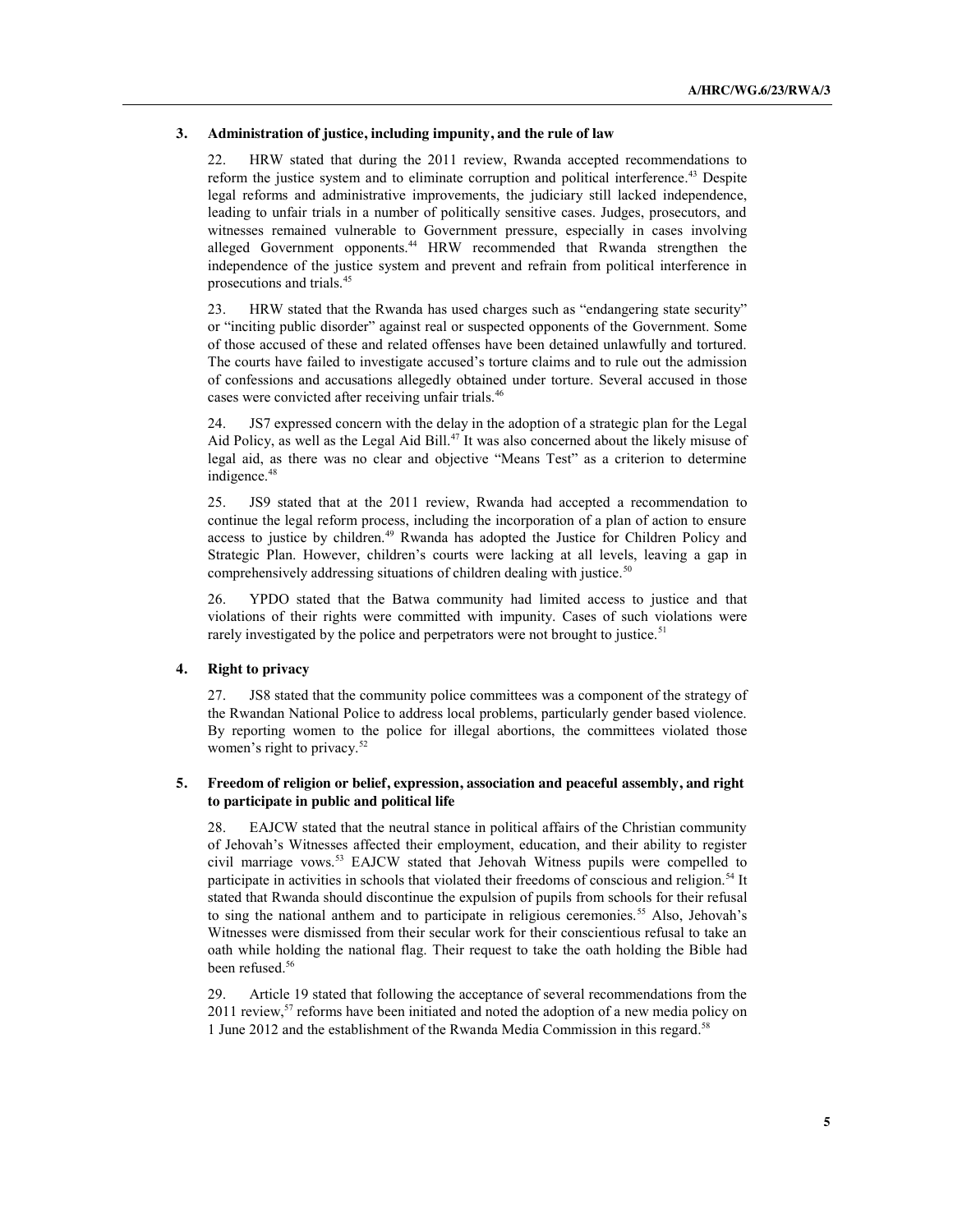30. JS7 state that the enactment of Law  $N^{\circ}$  02/2013 of 08/02/2013 provided for media self- regulation.59 JS1 stated pursuant to this law, the Rwanda Media Commission was established as a media self-regulatory body with the responsibility for advocating for a press-conducive environment and also increasing the capacity of the media.<sup>60</sup> JS7 expressed concern that article 4 (2) of the law grants Rwanda Utilities Regulatory Authority the power to regulate the audio and visual media, thereby undermining media self–regulation.<sup>61</sup> JS7 recommended an amendment to article 4(2) of the law to ensure a clear distinction in the mandates of Rwanda Media Commission and Rwanda Utilities Regulatory Authority, with the latter's responsibility reduced to the regulation and distribution of frequencies to audio and visual media. 62

31. RSF-RWB stated that the legal framework provided by Law  $N^{\circ}$  02/2013 of 08/02/2013 was insufficient, as many of its provisions continued to pose a threat of heavy state-control over the media and over the freedom of journalists to exercise their profession. Article 9 of this law which limited freedom of opinion and information, was vague about the circumstances under which the media can be restricted and do not offer the necessary legal guarantees to ensure the full exercise of the freedom of information.<sup>63</sup>

32. Noting Article 34 of the Constitution of the Republic of Rwanda (Constitution), the Media Law and Access to Information Law, JS2 stated that the domestic legal framework for the protection of the right to freedom of expression was commendable. At the regional and international levels, Rwanda was bound by key human rights obligations. However, JS2 was concerned by the vast and a growing disconnection between law and practice, as the media was severely restricted. It stated that journalists were subjected to judicial and non-judicial persecution, and cited cases in this regard.<sup>64</sup> HRW stated that only a few journalists were willing to engage in critical and investigative reporting on alleged human rights abuses due to years of threats, intimidation, and prosecution.<sup>65</sup> JS2 stated that the media environment for journalists remained highly restrictive, and under the de facto control of the Government.<sup>66</sup> Article 19 stated that there has been Government interference with the work of the Rwanda Media Commission.<sup>67</sup>

33. Article 19 stated that during the 2011 review, Rwanda had committed to take measures to protect human rights defenders, journalists and media workers, and to ensure that allegations of harassment of journalists are impartially investigated and perpetrators are brought to justice.<sup>68</sup> JS1 stated that journalists faced threats, intimidation, and prosecution in the course of their work,  $69$  and cited a number of cases in this regard.<sup>70</sup> It called on the authorities to investigate and prosecute all allegations of violence and intimidation, $\frac{71}{4}$  a call also made by Article 19.72 Also, measures should be taken to protect journalists from harassment and attack.<sup>73</sup>

34. Article 19 noted the enactment of the Access to Information Law (No. 04/2013) in March 2013, and expressed concern about the effective implementation of this law due numerous barriers, which included a pervasive culture of secrecy in Government and the fear of punishment for disclosure of information. <sup>74</sup> ODESUI noted challenges in the implementation of the law. 75

35. JS1 stated that Rwanda should prioritise the implementation of the Access to Information Law. The appointment of information officers should be expedited and implementation arrangements in all agencies should be systematically set-up. There should also be awareness-raising of citizens' rights to information and the manner in which such rights could be exercised. 76

36. ISHR stated that at the 2011 review, Rwanda had accepted all recommendations specific to human rights defenders, mainly calling for better protection against harassment and intimidation.<sup>77</sup> The efforts made by Rwanda in the protection of human rights,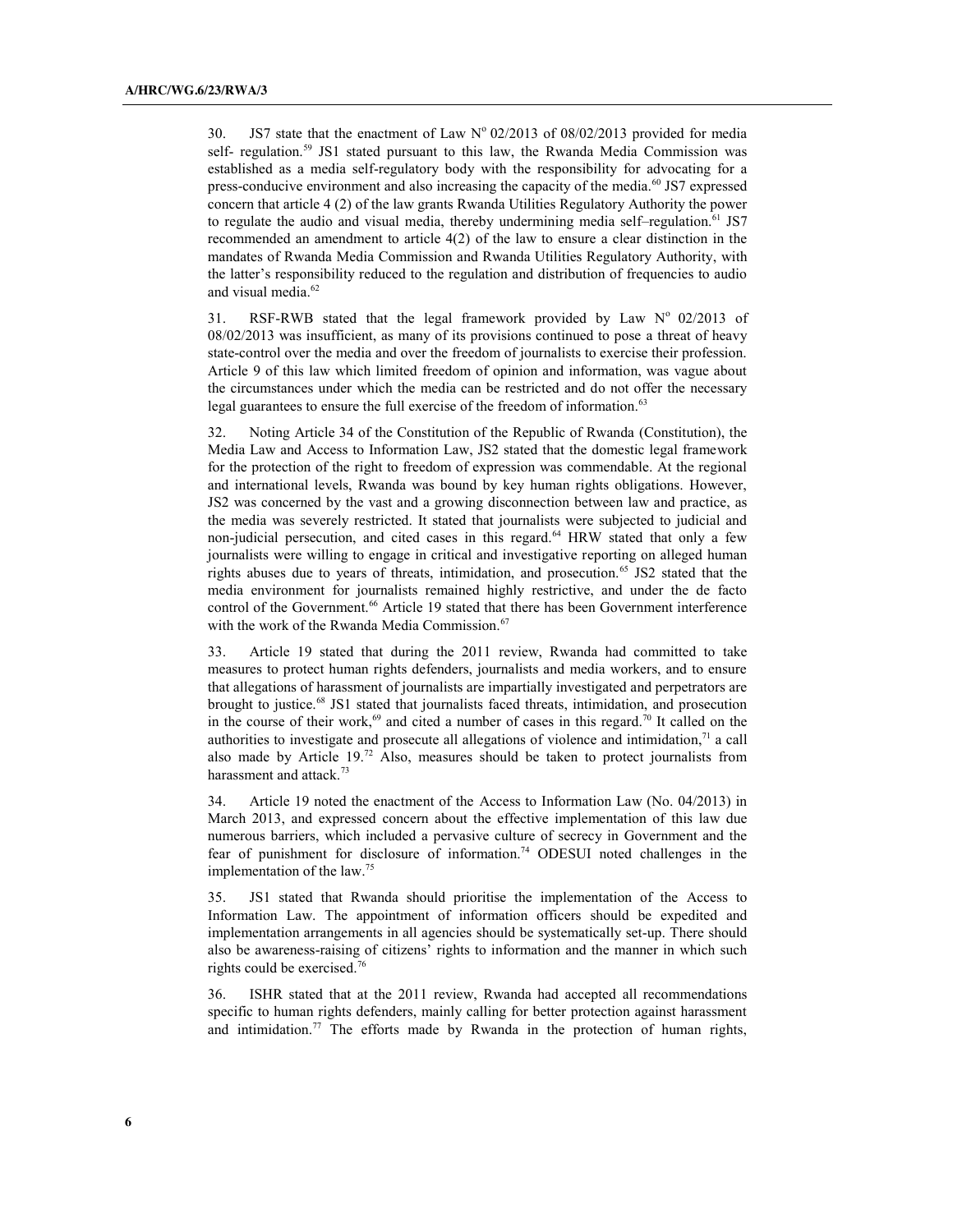presented a very challenging environment for human rights defenders, who commonly face harassment, intimidation, arbitrary arrests and unfair trials.<sup>78</sup>

37. JS2 also noted that at the 2011 review, Rwanda had accepted recommendations, committing, inter alia, to ensuring that human rights defenders are not subjected to harassment and intimidation.<sup>79</sup> However, civil society organisations, non-governmental organisations and individual human rights defenders have continued to face escalating intimidation and reprisals in the course of, and as consequence of, their work.<sup>80</sup> JS2 stated that it was a matter of deep concern that the Government continued to target and attack human rights defenders engaged in legitimate activity,<sup>81</sup> and has cited cases in this regard.<sup>82</sup>

38. ISHR recommended that Rwanda: (a) enact specific laws and policies recognising and protecting the work of human rights defenders and recognising the right of safe and unhindered access to international human rights mechanisms; (b) condemn and punish acts of intimidation and reprisals against human rights defenders who engage with the United Nations and regional human rights systems; (c) combat impunity by ensuring the prompt, thorough and impartial investigation of all violations against human rights defenders leading to the prosecution of alleged perpetrators and access to effective remedies for victims; and (d) demonstrate strong, high-level political support for human rights defenders through public statements by state officials recognising their important and legitimate work.<sup>83</sup>

39. JS7 expressed concern with article 30 of the Law N°04/2012 of 17/02/2012 governing the organization and the functioning of national non-governmental organizations that gives a broad mandate to Rwanda Governance Board to monitor the activities of nongovernmental organizations, and has at times led to undue interference in the functioning of non-governmental organizations. JS7 also expressed concern with Article 38 which required non-governmental organizations to inform administrative authorities and security organs if debates were anticipated in the general assembly meetings; the registration requirement that prospective non-governmental organizations must secure recommendation letters from Districts in which they intended to work; and the requirement of applying for a temporary permit, which undermines the credibility of the non-governmental organizations. 84

40. ISHR stated that the 2012 law on non-governmental organizations imposed excessive and onerous bureaucratic requirements and difficulties in obtaining legal personality. International non-governmental organizations have also had limitations imposed on the use of their budget and are prevented from obtaining the 5 years registration granted to national non-governmental organizations under the law.<sup>85</sup> ISHR recommended that Rwanda guarantee a vibrant civil society and the independence of non-governmental organizations by revising and modifying (together with civil society) the laws affecting the registration and operations of non-governmental organizations, and by sanctioning excessive interference by state officials.<sup>86</sup>

41. HRW stated that independent civil society organizations remained extremely weak as a result of years of state intimidation and infiltration.<sup>87</sup> JS2 stated that the Government has overtly or covertly infiltrated almost all civil society organisations and human rights groups operating in Rwanda, especially those who have a history of criticising Government actions and calling the state to account,<sup>88</sup> and cited cases in this regard.<sup>89</sup> JS2 expressed concern about the failure on the part of the Government to meaningfully implement the recommendations it had accepted at the 2011 review relating to civic space and human rights defenders.90 It called on Rwanda to create a genuinely enabling environment for journalists, human rights defenders, and wider civil society.<sup>91</sup> It recommended inter alia investigating all threats to civil society representatives and human rights defenders.<sup>92</sup>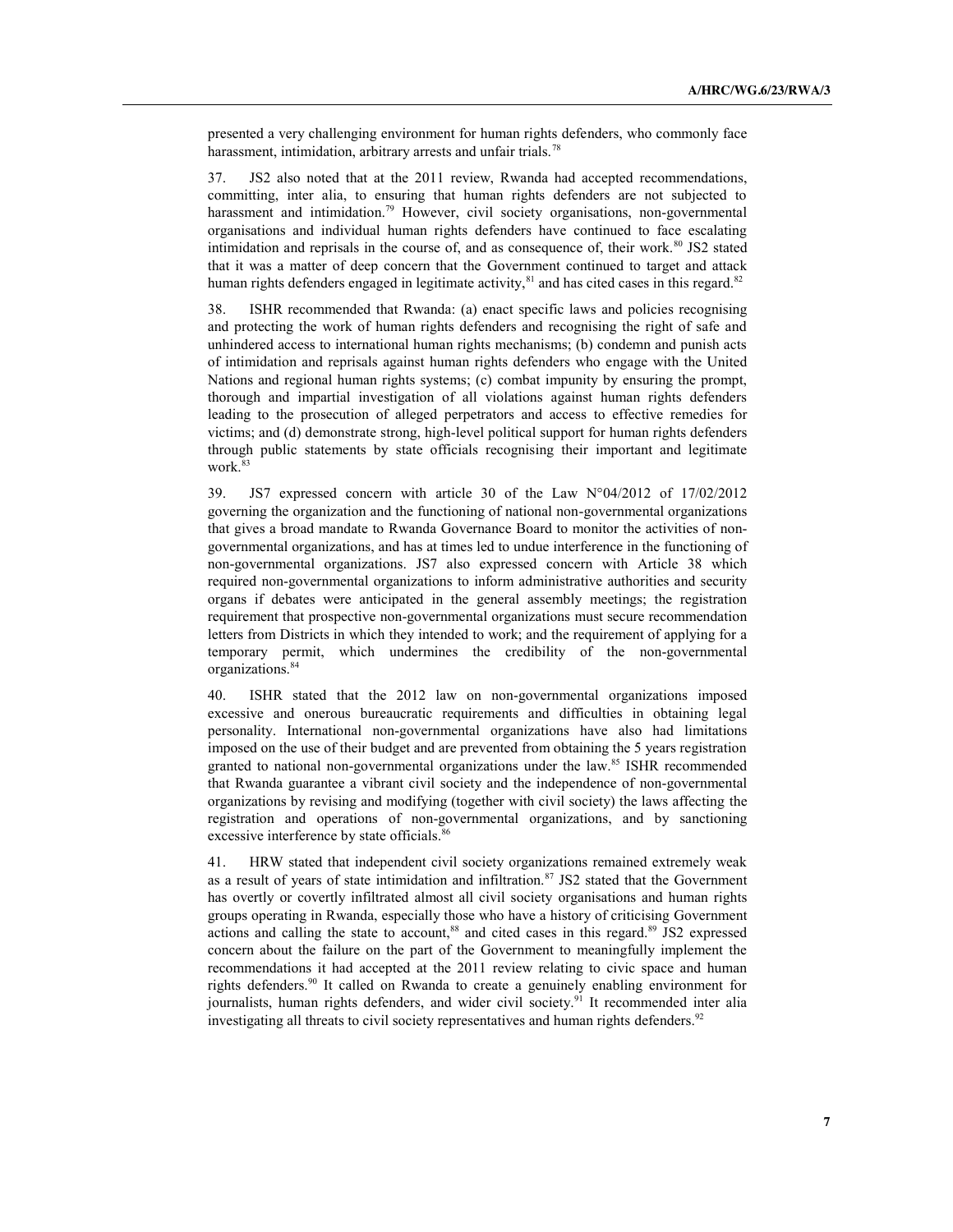42. JS2 stated that although freedom of assembly was guaranteed by the Constitution, peaceful protests were in reality only allowed if they supported Government policy or actions.<sup>93</sup>

43. JS7 stated that mandatory membership of political parties to the Forum of Political Parties has been removed by the Organic Law  $N^{\circ}$  10/2013/ of 11/07/2013 governing Political Organizations and Politicians. It expressed concern with article 20 of this law which provides that authority must be requested by political parties intending to hold demonstrations,<sup>94</sup> and recommended amendment of this provision.<sup>95</sup> It was also concerned by the limited capacity building support given to those political parties that were not members of the Forum of Political Parties.<sup>96</sup>

44. HRW stated that opposition political parties seeking to challenge the Rwandan Patriotic Front were unable to operate in a meaningful way.<sup>97</sup> JS6 stated that opposition parties were hindered from engaging in free political expression and participation in politics and cited a number of cases in this regard.<sup>98</sup> It recommended that the Government allow opposition parties to carry out their activities without intimidation or hindrance.<sup>99</sup>

45. JS7 expressed concern about the low representation of women in leadership and  $decision-making$  positions in local government.<sup>100</sup>

#### **6. Right to social security and to an adequate standard of living**

46. JS6 stated Rwanda had one of the highest rates in the region of chronic malnutrition of children younger than five years of age, which resulted in stunting. Food insecurity and malnutrition was not as a result of the unavailability of food, but rather as a consequence of difficulties to access food. Government support focused on market orientated agricultural production and not on the small-scale famers who experienced food insecurity and poverty elevation. JS6 stated that economic development strategies which focused on enhancing market and export oriented agricultural production could further aggravate already existing food insecurity.<sup>101</sup>

47. JS9 noted the high rates of malnutrition and stunting among children,<sup>102</sup> and stated that poverty was the main cause for providing children with little or non-nutritious foods.<sup>103</sup>

48. JS6 stated that Rwanda promoted rapid urbanization and commercial development in Kigali to the detriment of adequate housing for the population. Houses and land of lowincome city dwellers were expropriated without the necessary compensation and relocation of the effected people.104

#### **7. Right to health**

JS3 stated that measures should be taken to reduce the high rate of maternal mortality and improve access to maternal health information and services including antenatal, delivery, and post-natal care. Such measures should include increasing the number of health care facilities equipped and staffed to handle basic and emergency obstetric care, especially in low-income and rural areas, and increasing the number of skilled health care providers able to offer quality and convenient antenatal care and post-natal care, as well as skilled assistance during childbirth. Free transportation to quality health care facilities should be available for women in low-income and in rural areas.<sup>105</sup>

50. JS8 noted that Rwanda supported the recommendation to ensure that all discriminatory provisions in the legislation were abolished.<sup>106</sup> In 2012, Rwanda adopted a new penal code that modifies the grounds for abortion.<sup>107</sup> JS3 stated that Rwanda should ensure that women and girls have access to safe abortion services,<sup>108</sup> but that the penal code has provisions that limit access to abortions, by imposing requirements such as certification from a competent court that the pregnancy resulted from rape, incest, or forced marriage.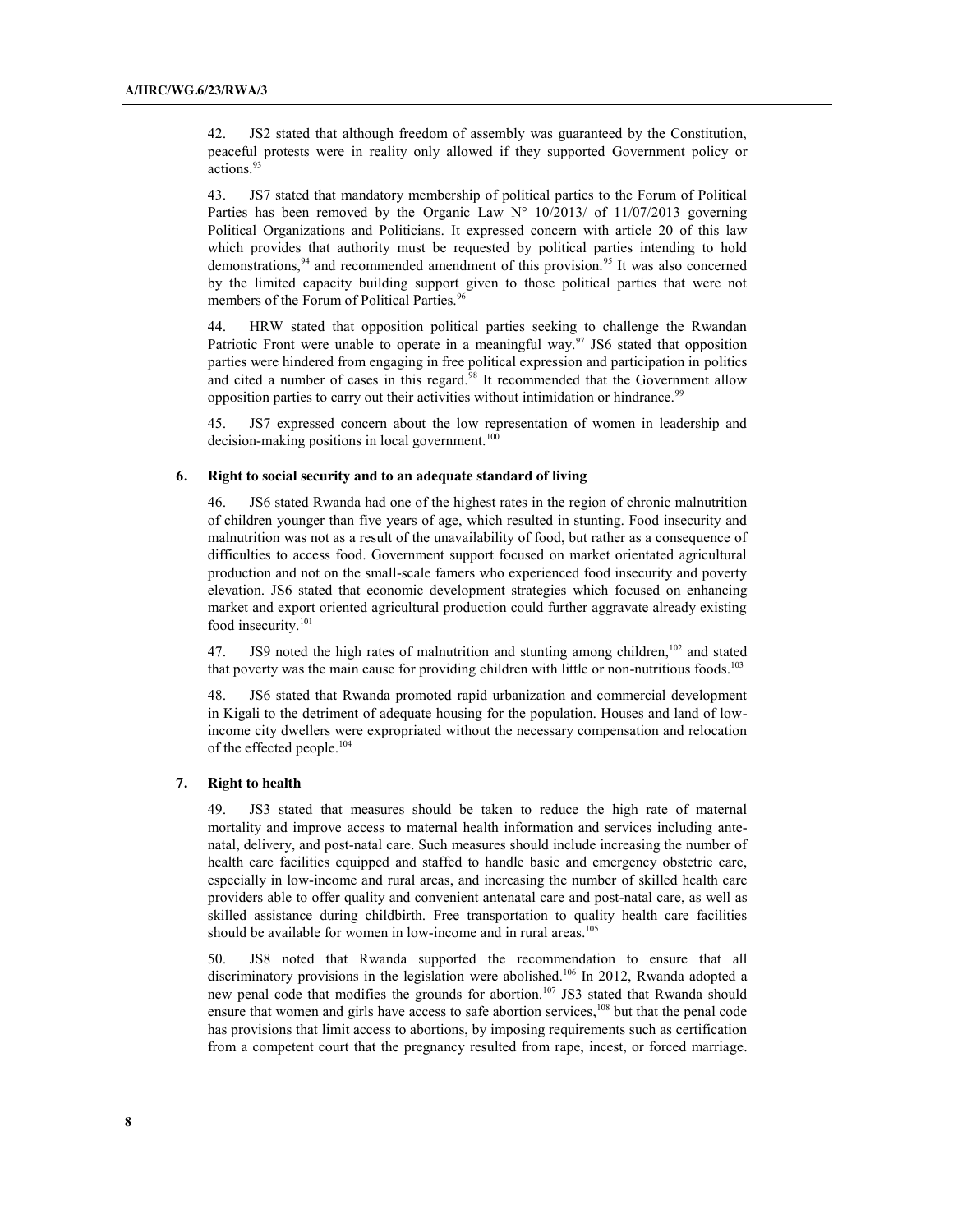Stigma, fear and family pressure prevented women and girls from reporting incest or sexual violence and who were reluctant to engage with the justice system.109 JS8 recommended that Rwanda remove the restrictive legal and administrative barriers to abortion that are included in articles 165 and 166 of the penal code; and ensure that the penal code is in conformity with the Protocol to the African Charter on Human and Peoples' Rights on the Rights of Women in Africa, particularly Article 14 (c), by removing all legal and administrative barriers, specifically the requirement of a court order and permission or medical authorization of two doctors in order to obtain an abortion.<sup>110</sup>

51. JS7 expressed concern with the management of the community based health insurance scheme commonly known as *Mutuelle de santé,* particularly the frequent lack of some essential medication in some public health centres.<sup>111</sup>

#### **8. Right to education**

52. JS4 stated that at the 2011 review, Rwanda accepted recommendations to improve the enjoyment of the right to education, through universal primary education and greater investment in the education sector.<sup>112</sup> The 'Nine Years Basic Education' policy was commendable but there were issues concerning the ratio of pupils to teachers, the quality of the education to which pupils have access and the disparity between public and private education.<sup>113</sup> JS4 stated that the "double-shift" education system where schools are run twice daily, with some children attending in the morning and others in the afternoon, was created without consideration for the welfare of the teachers.<sup>114</sup> The significantly high teacher-pupil ratio has led to degradation in the quality of education.115 There were few available learning materials. Laboratories were in need of equipment and libraries had insufficient books.<sup>116</sup> JS4 stated that parents with financial means generally sent their children to private schools because of the belief that that those institutions provided an environment and opportunities conducive to learning.<sup>117</sup>

53. JS9 stated that while primary education was free, schools operations' costs determined by the parent-teacher associations constituted a burden to poor parents.<sup>118</sup> JS9 stated that the challenges in delivering quality education included lack of teacher training courses, low salaries and long working hours for teachers, poor school infrastructure leading to over-crowded class rooms, and low availability of school materials.<sup>119</sup>

54. JS7 expressed concern about: (a) the lack of electricity in some schools in remote areas; (b) the lack of computer literacy as a subject in the revised Science and Elementary Technology Curriculum for upper primary school; and (c) the persistent teachers' incentive fees requested from parents in some public schools and the introduction of school feeding programmes for which the parents are required to pay the costs.<sup>120</sup>

55. JS9 stated that access to secondary school remained a challenge with a net enrolment rate of 36.4 percent as of 2013. There was a geographical disparity with a higher percentage of children in urban areas attending school as compared to children in the rural areas.<sup>121</sup>

56. JS9 stated that employment of children in labour activities outside of school represented a critical challenge to school attendance and completion.<sup>122</sup>

## **9. Cultural rights**

57. CS stated that the challenges faced by the Batwa from not being able to identify themselves as such, posed a serious cultural threat to the small population, and the Government's integration policy was threatening the extension of the Batwa culture.<sup>123</sup> This lack of identity has caused new generations of the Batwa to lose their distinct huntergatherer identity and their deep knowledge of the forests.124 YADO recommended that Rwanda adopt measures to promote and protect the traditional and indigenous knowledge of the Batwa.<sup>125</sup>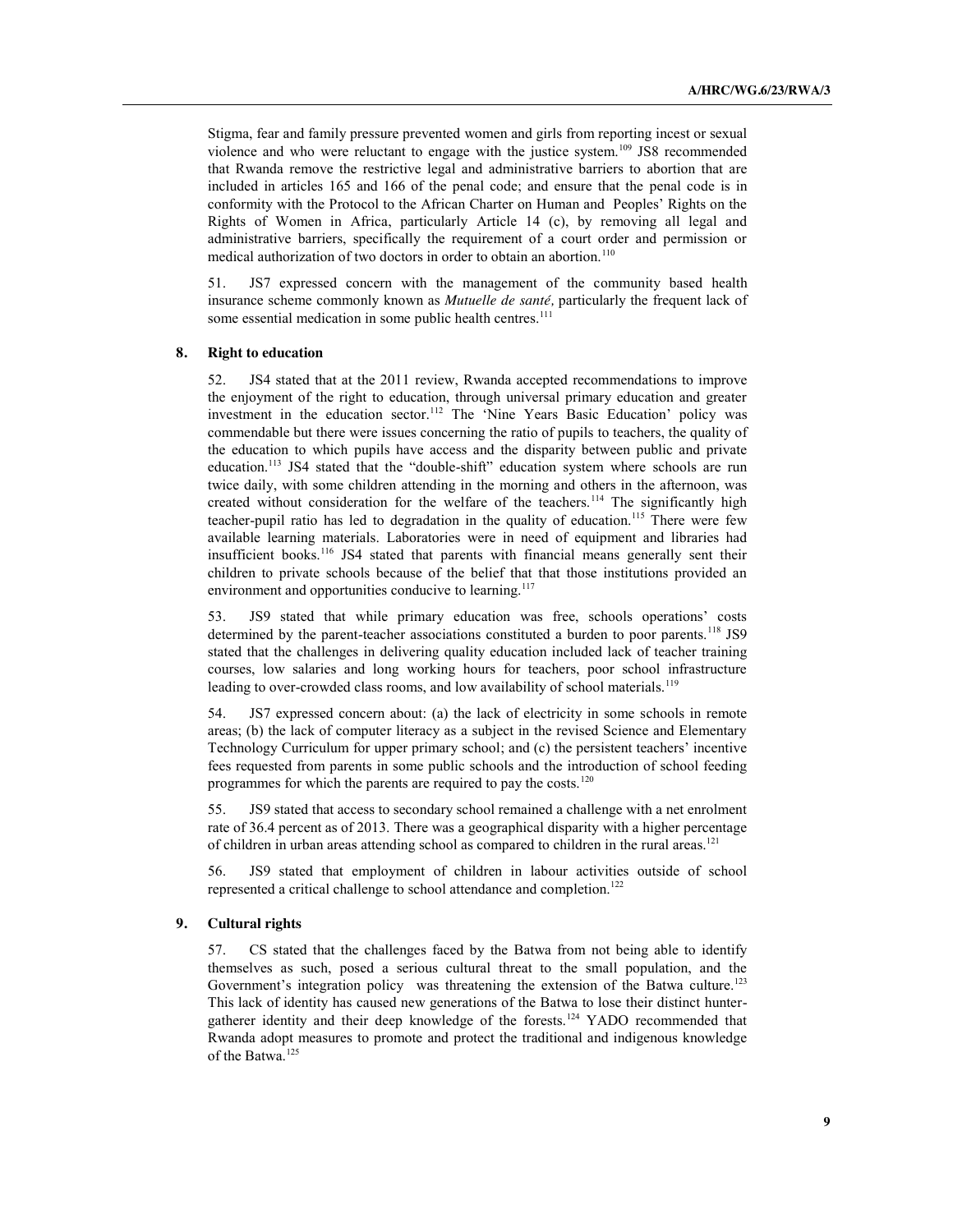### **10. Persons with disabilities**

58. JS9 stated that access to and availability of health services for children with disabilities, especially those with intellectual disabilities, remains a challenge. Discrimination of those children was widespread with some families ashamed of them and thus not ensuring their access to health care.<sup>126</sup>

59. JS9 stated that despite the presence of a comprehensive policy framework, children with disabilities faced numerous challenges to the full enjoyment of their right to education.<sup>127</sup>

#### **11. Minorities and indigenous peoples**

60. CS stated that the Batwa were not recognised as the indigenous people of Rwanda, but rather as a historically marginalized group. Law Number 47/2001 on Prevention, Suppression and Punishment of the Crime of Discrimination and Sectarianism (Divisionism Law), which banned identification by ethnicity, prevented the enactment of specific laws to protect the rights of the Batwa. The Batwa were a distinct group with distinct challenges, none of which could be addressed under the Divisionism Law.128

61. CS stated that for indigenous peoples, the right to self-determination established a right to own and control their territories and their resources and to be effectively involved in decision-making processes that may affect them. CS recommended that Rwanda officially recognize the Batwa people as Indigenous Peoples; and evaluate and align all legislation and Government programs with the United Nations Declaration on the Rights of Indigenous Peoples. 129

62. CS and UNPO stated that the Batwa were evicted from their ancestral lands without compensation, which resulted in them becoming landless and living in poverty.130 UNPO stated that legal recourse for the Batwa were almost inexistent, as the Rwandan property law provided little room for unofficial African land rights of ancestry.<sup>131</sup>

63. CS stated that by not being able to access their ancestral lands, the Batwa have since turned to pottery as a main source of their income. However, they faced significant competition due to cheap industrialized products and a struggle with clay harvest, as marches where clay was found, were now being cultivated for the planting of rice.<sup>132</sup> UNPO stated that the Batwa have been forced into slavery-like conditions, working the land of other Rwandans in exchange for food, or begging to make a living.133

64. YPDO stated that Rwanda accepted the recommendation to reduce poverty in the Batwa community.<sup>134</sup> However, the Government was yet to establish the legal policy and strategy to tackle the special status and needs of the Batwa community in the area of economic, social and cultural life in the country.<sup>135</sup>

65. CS stated that the housing conditions of the Batwa were far below minimum standards, and not suitable for human habitation.<sup>136</sup> CS stated that there was a complete lack of representation of the Batwa in Government, as there was only one Batwa representative in the Senate. The minimum requirement to be a candidate was six years of education effectively excluding many Batwa.<sup>137</sup> CS stated that despite the Government policy effectively exempting the Batwa children from paying school fees, they faced many difficulties in education. Poor living conditions and hunger affected the ability of Batwa children to attend school and to achieve good education outcomes. Many Batwa children faced discrimination at school and were often chased away from the classroom.<sup>138</sup>

66. CS stated that despite the enactment of a health insurance scheme for the most vulnerable, many Batwa remained uninsured. With poor education and health information, the Batwa were vulnerable to high rates of HIV/AIDS and sexually transmitted infections. High infant mortality was common and there was a lack of access to sufficient maternal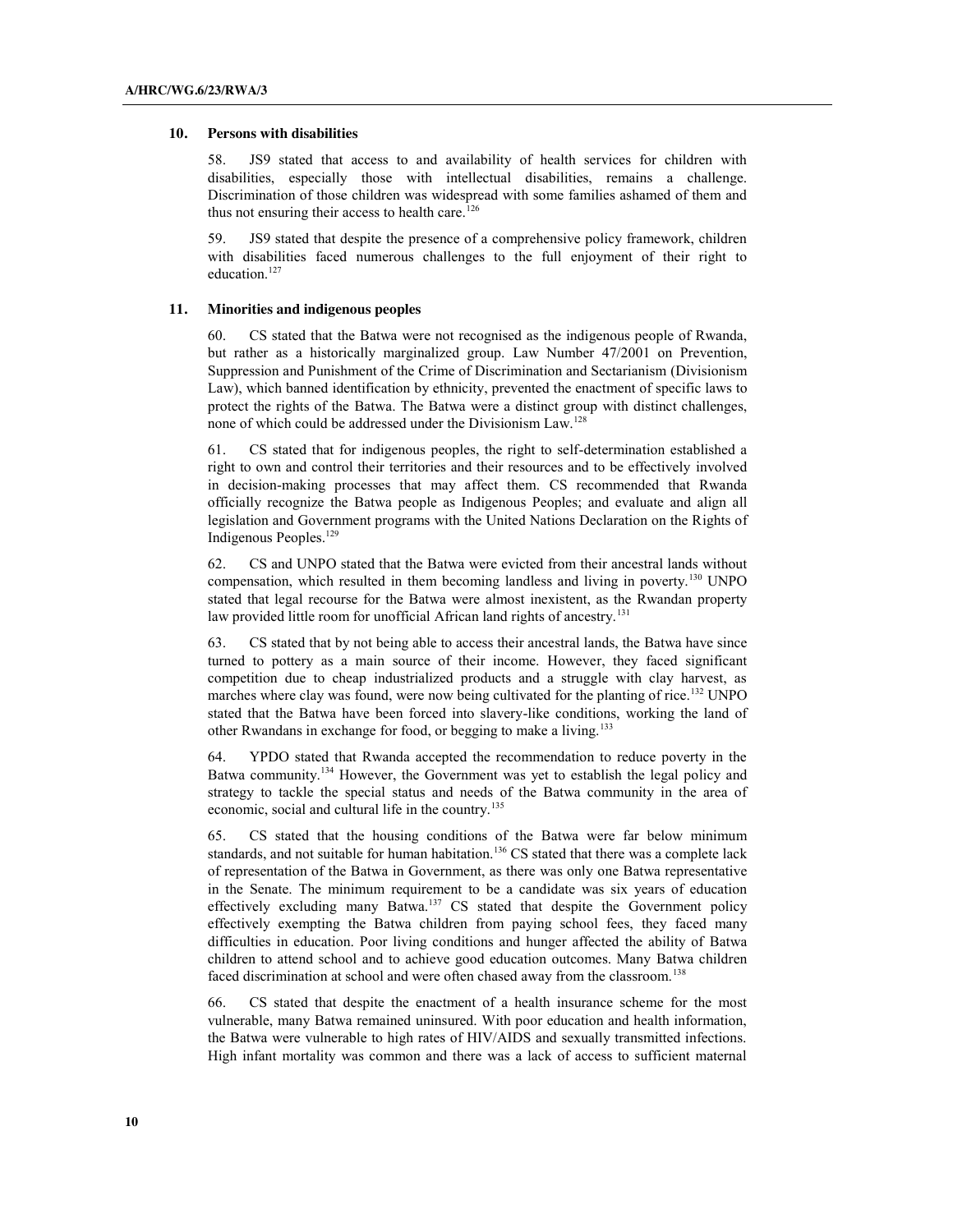health care.<sup>139</sup> UNPO stated that many Batwa could not access the health insurance scheme because of the lack of official health documents, the required payment of ten percent of the costs of medical treatments, health centres being very far from where the Batwa lived.<sup>140</sup>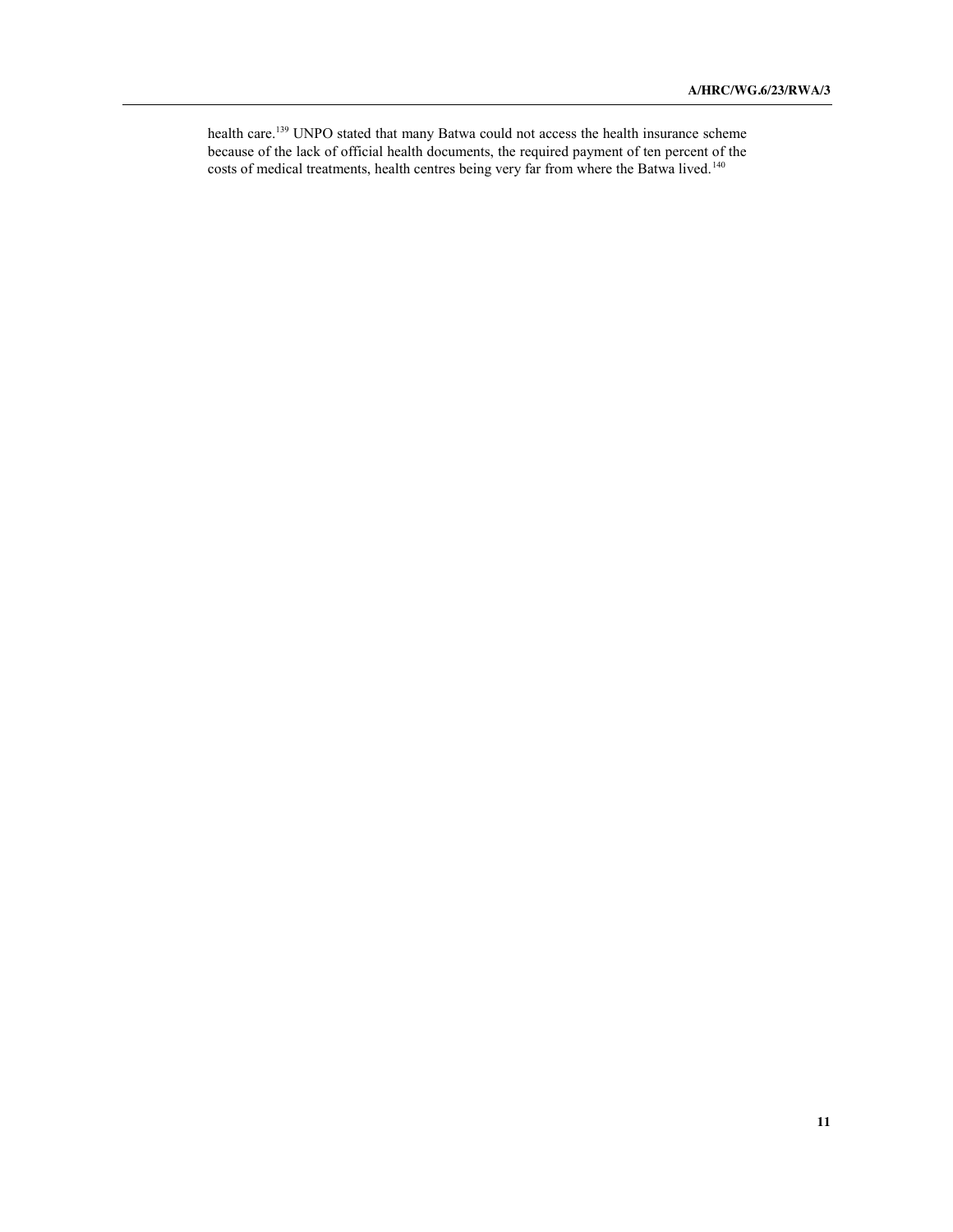## *Notes*

| $\mathbf{1}$  | The stakeholders listed below have contributed information for this summary; the full texts of all<br>original submissions are available at: www.ohchr.org. |                         |                                                                            |  |  |
|---------------|-------------------------------------------------------------------------------------------------------------------------------------------------------------|-------------------------|----------------------------------------------------------------------------|--|--|
| Civil society |                                                                                                                                                             |                         |                                                                            |  |  |
|               |                                                                                                                                                             | Individual submissions: |                                                                            |  |  |
|               |                                                                                                                                                             | Article 19              | ARTICLE 19, London, UK;                                                    |  |  |
|               |                                                                                                                                                             | CS                      | Cultural Survival, Cambridge, Massachusetts, USA;                          |  |  |
|               |                                                                                                                                                             | <b>EAJCW</b>            | The European Association of Jehovah's Christian Witnesses, Kraainem,       |  |  |
|               |                                                                                                                                                             |                         | Belgium;                                                                   |  |  |
|               |                                                                                                                                                             | <b>GIEACPC</b>          | Global Initiative to End All Corporal Punishment of Children, London, UK;  |  |  |
|               |                                                                                                                                                             | <b>HRW</b>              | Human Rights Watch, Geneva, Switzerland;                                   |  |  |
|               |                                                                                                                                                             | <b>ICAAD</b>            | International Centre for Advocates Against Discrimination, New York, USA;  |  |  |
|               |                                                                                                                                                             | <b>ISHR</b>             | International Service for Human Rights, Geneva, Switzerland;               |  |  |
|               |                                                                                                                                                             | <b>ODESUI</b>           | Open Democracy and Sustainable Development Initiative, Kigali, Rwanda;     |  |  |
|               |                                                                                                                                                             | PI                      | Privacy International, London, UK;                                         |  |  |
|               |                                                                                                                                                             | <b>RSF-RWB</b>          | Reporters San Frontieres, Paris, France;                                   |  |  |
|               |                                                                                                                                                             | <b>UNPO</b>             | Unrepresented Nations and Peoples Organization, Brussels, Belgium          |  |  |
|               |                                                                                                                                                             | <b>YPDO</b>             | The Youth Potters Development Organization, Kigali, Rwanda;                |  |  |
|               |                                                                                                                                                             | Joint submissions:      |                                                                            |  |  |
|               |                                                                                                                                                             | JS1                     | African Freedom of Information Centre, Kampala, Uganda, Open Democracy     |  |  |
|               |                                                                                                                                                             |                         | & Sustainable Development Initiative and Human Rights First Rwanda         |  |  |
|               |                                                                                                                                                             |                         | Association, Rwanda (Joint Submission 1);                                  |  |  |
|               |                                                                                                                                                             | JS <sub>2</sub>         | CIVICUS: World Alliance for Citizen Participation, South Africa, and The   |  |  |
|               |                                                                                                                                                             |                         | East and Horn of Africa Human Rights Defenders Project, Uganda (Joint      |  |  |
|               |                                                                                                                                                             |                         | Submission 2);                                                             |  |  |
|               |                                                                                                                                                             | JS3                     | Center for Reproductive Rights, New York, United States of America and     |  |  |
|               |                                                                                                                                                             |                         | Great Lakes Initiative on Human Rights and Development, Rwanda (Joint      |  |  |
|               |                                                                                                                                                             |                         | Submission 3);                                                             |  |  |
|               |                                                                                                                                                             | JS4                     | Marist International Solidarity Foundation, Geneva, Switzerland, and       |  |  |
|               |                                                                                                                                                             |                         | Franciscans International (Joint Submission 4);                            |  |  |
|               |                                                                                                                                                             | JS5                     | la Ligue des Droits de la personne dans la région des Grands Lacs (LDGL),  |  |  |
|               |                                                                                                                                                             |                         | l'Association Rwandaise pour la Promotion et la Connaissance des Droits de |  |  |
|               |                                                                                                                                                             |                         | l'Homme (ARPCDH), la Maison de Droit (MDD) et le Conseil National des      |  |  |
|               |                                                                                                                                                             |                         | Organisations Syndicales Libres au Rwanda (COSYLI), Kigali, Rwanda (Joint  |  |  |
|               |                                                                                                                                                             |                         | Submission 5);                                                             |  |  |
|               |                                                                                                                                                             | JS6                     | Ecumenical Network Central Africa (OENZ), Berlin, Germany, AGEH, Brot      |  |  |
|               |                                                                                                                                                             |                         | für die Welt-Evangelischer Entwicklungsdienst, MISEREOR, pax christi,      |  |  |
|               |                                                                                                                                                             |                         | Vereinte Evangelische Mission, Germany (Joint Submission 6);               |  |  |
|               |                                                                                                                                                             | JS7                     | CHRD (Center for Human Rights and Development), GLIHD (Great Lakes         |  |  |
|               |                                                                                                                                                             |                         | Initiative for Human Rights and Development), Governance for Africa (GFA), |  |  |
|               |                                                                                                                                                             |                         | HDI (Health Development Initiative), and members of the LEGAL AID          |  |  |
|               |                                                                                                                                                             |                         | FORUM comprising of: AJAR (Association des Jeunes Avocats du Rwanda),      |  |  |
|               |                                                                                                                                                             |                         | ADEPE (Action pour le Développement du Peuple), ADL (Association           |  |  |
|               |                                                                                                                                                             |                         | Rwandaise pour la Défense des Droits de la Personne et des Libertés        |  |  |
|               |                                                                                                                                                             |                         | Publiques), AJPRODHO-JIJUKIRWA(Association de la Jeunesse pour la          |  |  |
|               |                                                                                                                                                             |                         | Promotion des Droits de l'Homme et du développement), ARDHO                |  |  |
|               |                                                                                                                                                             |                         | (Association Rwandaise pour la Défense des Droits de l'Homme),             |  |  |
|               |                                                                                                                                                             |                         | COPORWA (Communauté des Potiers du Rwanda), HAGURUKA NGO,                  |  |  |
|               |                                                                                                                                                             |                         | HRFRA (Human Rights First Rwanda Association), INALAS (Inara Legal         |  |  |
|               |                                                                                                                                                             |                         | Aid Services), INILAK-LAC (Independent Institute of Lay Adventists of      |  |  |
|               |                                                                                                                                                             |                         | Kigali- Legal Aid Clinic), LIPRODHOR (Ligue Rwandaise pour la Promotion    |  |  |
|               |                                                                                                                                                             |                         | et la Défense des Droits de l'Homme), The Network of Lawyers of Hope       |  |  |
|               |                                                                                                                                                             |                         | Rwanda, MDD (Maison de Droit), MPEDH (Mouvement des Peuples pour           |  |  |
|               |                                                                                                                                                             |                         | l'Education aux Droits Humains) and NCR (Non Crime Rwanda), Kigali,        |  |  |
|               |                                                                                                                                                             |                         | Rwanda (Joint Submission 7);                                               |  |  |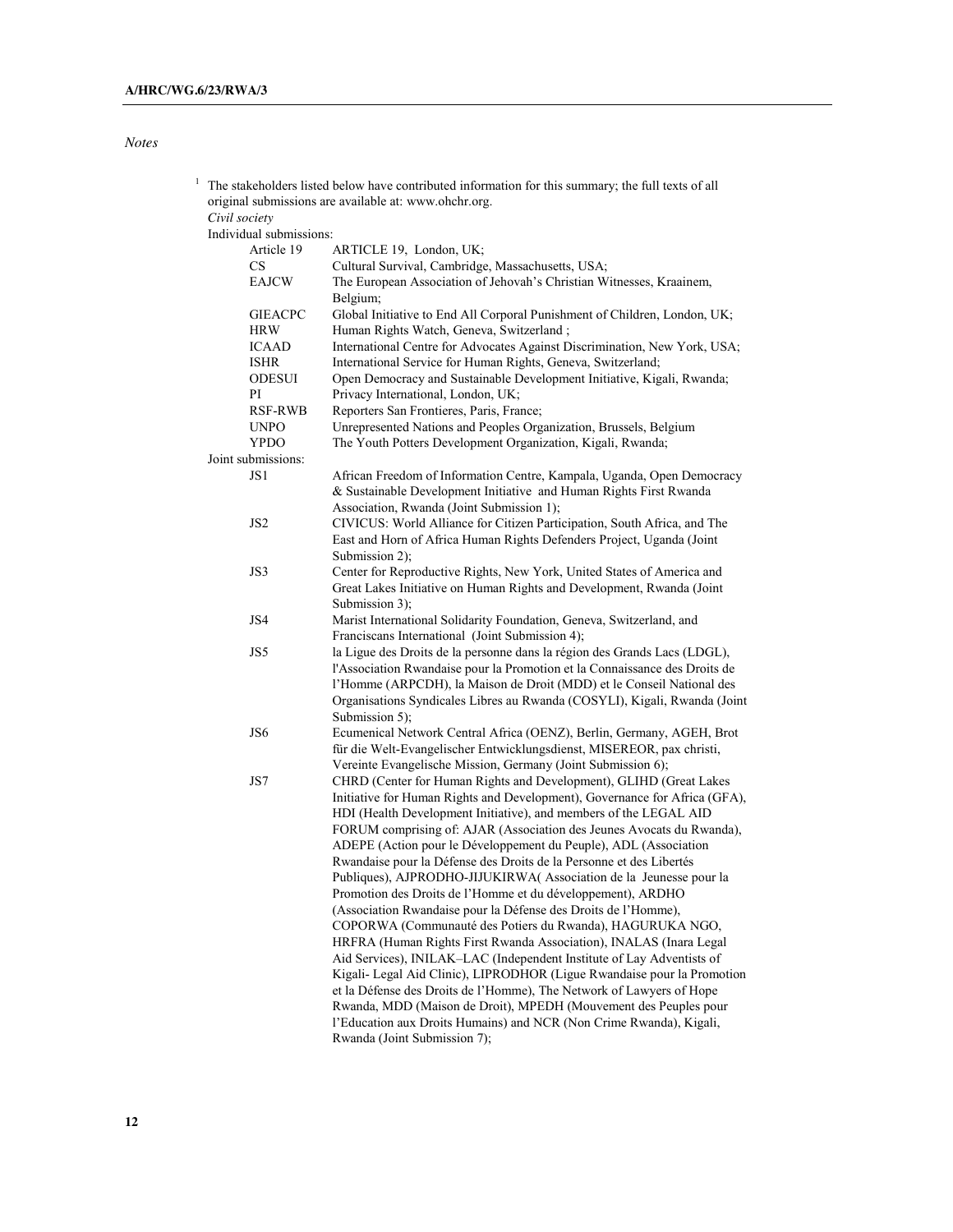|                                                                                                  |                                                  | JS8                                | Great Lakes Initiative for Human Rights and Development, Ipas and Sexual       |  |
|--------------------------------------------------------------------------------------------------|--------------------------------------------------|------------------------------------|--------------------------------------------------------------------------------|--|
|                                                                                                  |                                                  |                                    | Rights Initiative, Ottawa, Canada (Joint Submission 8);                        |  |
|                                                                                                  |                                                  | JS9                                | Collectif des Ligues et Associations de Défense des Droits de l'Homme au       |  |
|                                                                                                  |                                                  |                                    | Rwanda - Rwanda Child Rights CSOs Coalition "Umwana ku Isonga" (Joint          |  |
|                                                                                                  |                                                  |                                    | Submission 9).                                                                 |  |
|                                                                                                  |                                                  | National human rights institution: |                                                                                |  |
|                                                                                                  |                                                  | <b>NCHR</b>                        | The National Commission for Human Rights of Rwanda, Kigali, Rwanda.            |  |
|                                                                                                  |                                                  | <sup>2</sup> NCHR, p. 4, para. 10. |                                                                                |  |
|                                                                                                  |                                                  | <sup>3</sup> NCHR, p. 5, para. 14. |                                                                                |  |
|                                                                                                  |                                                  | <sup>4</sup> NCHR, p. 5, para. 15. |                                                                                |  |
|                                                                                                  |                                                  | <sup>5</sup> NCHR, p. 5, para. 18. |                                                                                |  |
| 6                                                                                                | A/HRC/17/4.                                      |                                    |                                                                                |  |
|                                                                                                  | 7<br>See A/HRC/17/4, p. 18, para. 80.3 (Canada). |                                    |                                                                                |  |
| 8<br>See A/HRC/17/4, p. 15, para. 78.10 (United Kingdom and Italy). Rwanda considered that these |                                                  |                                    |                                                                                |  |
| recommendations have already been implemented (A/HRC/17/4, p. 15, para. 78).                     |                                                  |                                    |                                                                                |  |
|                                                                                                  | 9<br>NCHR, p. 6, para. 20.                       |                                    |                                                                                |  |
| 10                                                                                               |                                                  |                                    | The following abbreviations have been used in the present document:            |  |
|                                                                                                  |                                                  | <b>ICERD</b>                       | International Convention on the Elimination of All Forms of Racial             |  |
|                                                                                                  |                                                  |                                    | Discrimination                                                                 |  |
|                                                                                                  |                                                  | <b>ICESCR</b>                      | International Covenant on Economic, Social and Cultural Rights                 |  |
|                                                                                                  |                                                  | OP-ICESCR                          | Optional Protocol to ICESCR                                                    |  |
|                                                                                                  |                                                  | <b>ICCPR</b>                       | International Covenant on Civil and Political Rights                           |  |
|                                                                                                  |                                                  | <b>ICCPR-OP 1</b>                  | Optional Protocol to ICCPR                                                     |  |
|                                                                                                  |                                                  | <b>ICCPR-OP2</b>                   | Second Optional Protocol to ICCPR, aiming at the abolition of the death        |  |
|                                                                                                  |                                                  |                                    | penalty                                                                        |  |
|                                                                                                  |                                                  | <b>CEDAW</b>                       | Convention on the Elimination of All Forms of Discrimination against           |  |
|                                                                                                  |                                                  |                                    | Women                                                                          |  |
|                                                                                                  |                                                  | OP-CEDAW                           | Optional Protocol to CEDAW                                                     |  |
|                                                                                                  |                                                  | CAT                                | Convention against Torture and Other Cruel, Inhuman or Degrading               |  |
|                                                                                                  |                                                  |                                    | <b>Treatment or Punishment</b>                                                 |  |
|                                                                                                  |                                                  | OP-CAT                             | Optional Protocol to CAT                                                       |  |
|                                                                                                  |                                                  | <b>CRC</b>                         | Convention on the Rights of the Child                                          |  |
|                                                                                                  |                                                  | OP-CRC-AC                          | Optional Protocol to CRC on the involvement of children in armed conflict      |  |
|                                                                                                  |                                                  | OP-CRC-SC                          | Optional Protocol to CRC on the sale of children, child prostitution and child |  |
|                                                                                                  |                                                  |                                    | pornography                                                                    |  |
|                                                                                                  |                                                  | OP-CRC-IC                          | Optional Protocol to CRC on a communications procedure                         |  |
|                                                                                                  |                                                  | <b>ICRMW</b>                       | International Convention on the Protection of the Rights of All Migrant        |  |
|                                                                                                  |                                                  |                                    | Workers and Members of Their Families                                          |  |
|                                                                                                  |                                                  | <b>CRPD</b>                        | Convention on the Rights of Persons with Disabilities                          |  |
|                                                                                                  |                                                  | OP-CRPD                            | Optional Protocol to CRPD                                                      |  |
|                                                                                                  |                                                  | <b>ICPPED</b>                      | International Convention for the Protection of All Persons from Enforced       |  |
|                                                                                                  |                                                  |                                    | Disappearance.                                                                 |  |
|                                                                                                  | $11$ JS7, p. 10.                                 |                                    |                                                                                |  |
|                                                                                                  |                                                  |                                    |                                                                                |  |

 $12$  YPDO, p. 5.

- <sup>14</sup> HRW, p. 3.<br>
<sup>15</sup> Article 19, p. 5, para. 28. See also JS6, p. 11.<br>
<sup>16</sup> Article, 19, p. 3, paras. 12 to 16.<br>
<sup>17</sup> Article 19, p. 5, para. 28.<br>
<sup>18</sup> JS7, p. 3. See also RSF-RWB, p. 2.<br>
<sup>19</sup> JS1, p. 12, para. 30.<br>
<sup>20</sup>
- 
- 
- 
- 
- 
- 
- 
- 

<sup>13</sup> See A/HRC/17/4, p. 16, para. 79.3 (Switzerland, Austria, Italy and Belgium). Rwanda considered those recommendations to be in the process of being implemented (p. 15, para. 79).

 $^{14}$  HRW, p. 3.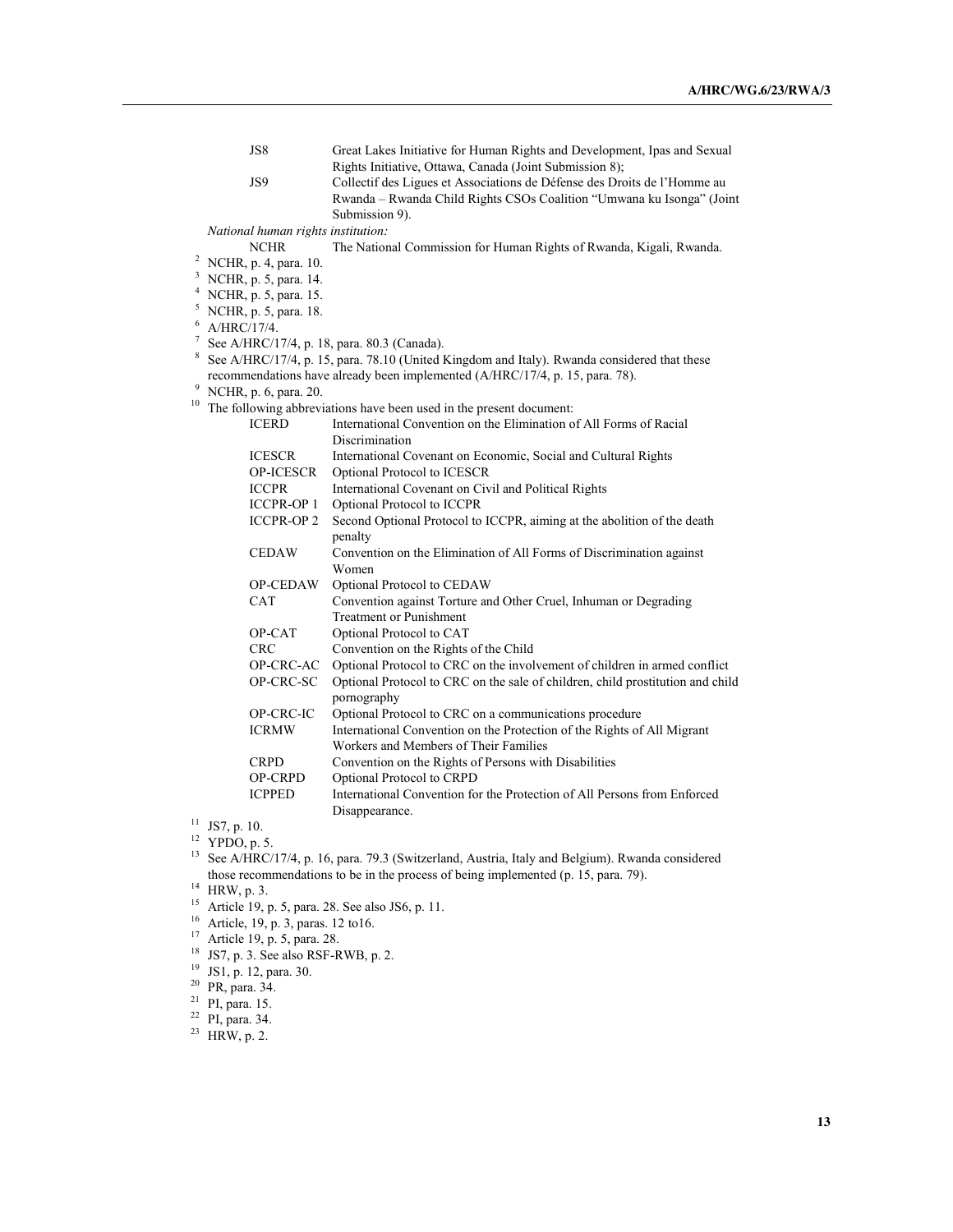- <sup>24</sup> ICAAD, para. 1.<br><sup>25</sup> ICAAD, para. 7.
- 
- 
- 
- 
- 
- 
- <sup>26</sup> ICAAD, para. 8.<br><sup>27</sup> ICAAD, para. 9.<br><sup>28</sup> ICAAD, para. 10.<br><sup>30</sup> JS4, p. 5, para. 21.<br><sup>31</sup> JS4, p. 6, para. 22. JS4 also made other recommendations (p. 6, para. 22).
- $32$  CS, p. 5.
- $^{33}$  CS, p. 5. See also UNPO, p. 5.<br><sup>34</sup> GIEACPC p. 1, para. 1.2.
- 
- <sup>35</sup> GIEACPC, p. 2, para. 2.1. See also JS9, paras. 5.1-5.4.<br><sup>36</sup> GIEACPC, p. 2, para. 2.2.<br><sup>37</sup> GIEACPC, p. 2, para. 2.3.<br><sup>38</sup> HRW, pp. 3-4. HRW made recommendations (p. 5).<br><sup>39</sup> HRW, p. 4. HRW made recommendations (p. 5
- 
- 
- 
- 
- 
- 
- 
- <sup>43</sup> See A/HRC/17/4, para. 79.7 (Slovakia, United States, Austria, Australia and Switzerland). Rwanda indicated that the recommendations were in the process of being implemented (para. 79).<br><sup>44</sup> HRW, p. 4.<br><sup>45</sup> HRW, p. 5.
- 
- 
- $^{46}$  HRW, p. 4.<br> $^{47}$  JS7, p. 5.
- 
- 
- <sup>48</sup> JS7, p. 5.  $^{49}$  JS9, para. 6.1; is referring to A/HRC/17/4, para. 79.9 (Cambodia);
- $^{50}$  JS9, para. 6.2. JS9 made recommendations (para. 6.3).<br><sup>51</sup> YPDO, p. 4.
- 
- 
- 
- 
- 
- 
- <sup>51</sup> YPDO, p. 4.<br><sup>52</sup> JS8, paras. 15 and 16.<br><sup>53</sup> EAJCW, para. 3.<br><sup>54</sup> EAJCW, paras. 12-16.<br><sup>55</sup> EAJCW, paras. 19- 27.<br><sup>56</sup> EAJCW, paras. 19- 27.<br><sup>57</sup> A/HRC/17/4, p. 17, paras. 79.10 to 79.16.<br><sup>58</sup> Article 19, p. 4, paras.
- 
- 
- 
- 
- 
- 
- 61 JS7, p. 3.<br>
62 JS7, p. 3.<br>
63 RSF-RWB, p. 2.<br>
64 JS2, pp. 4-6, paras. 2.1-2.9.
- <sup>65</sup> HRW, p. 1. HRW made a recommendation in this regard (p. 5). See also RSF-RWB, pp. 3 to 5. <sup>66</sup> JS1, p. 3, para. 1.8.
- 
- <sup>67</sup> Article 19, p. 4, paras. 17 to 22.<br>
<sup>68</sup> Article 19, p. 4, para. 23.<br>
<sup>69</sup> JS1, p. 5, para. 7.
- 
- 
- <sup>70</sup> See JS1, pp. 5 to7, paras. 8 to11. See also Article 19, p. 4, para. 24.<br><sup>71</sup> JS1, p. 12, para. 31. See also, JS7, p. 3.
- 
- 
- 
- <sup>72</sup> Article 19, p. 5, para. 28.<br><sup>73</sup> Article 19, p. 5, para. 28. *74* Article 19, p. 5, paras. 26 and 27; for other barriers to the effective implementation of the access to information Law, see p. 5, para. 27.<br><sup>75</sup> ODESUI, p. 4.<br><sup>76</sup> JS1, p. 11, para. 24. See also Article 19, p. 5, paras. 25 to 28; and ODESUI, p. 5.
- 
- 
- <sup>77</sup> ISHR, p. 1. For recommendations see A/HRC/17/4, para. 79.11 (Brazil) and para. 80.7 (Sweden).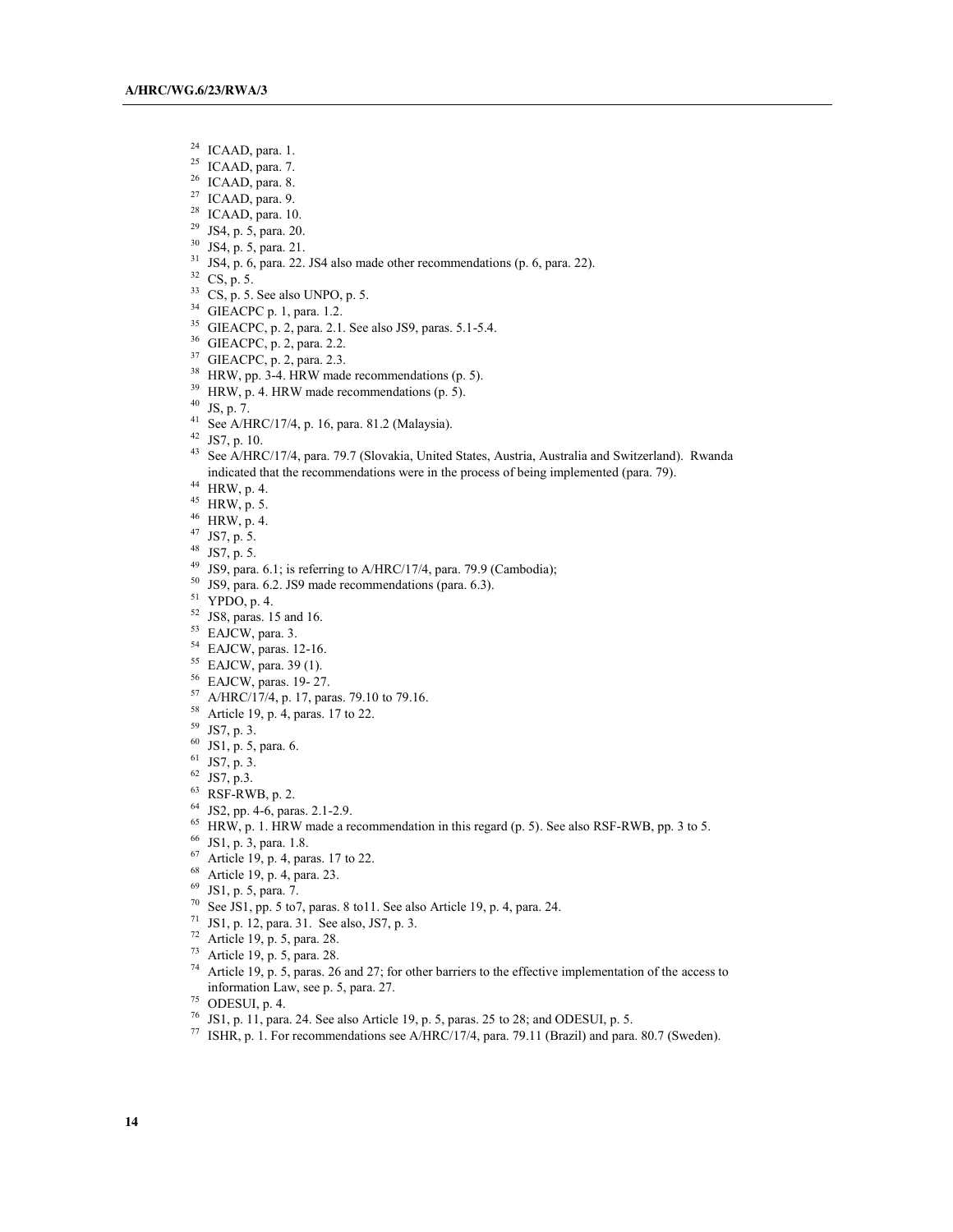<sup>78</sup> ISHR, p. 1.

- <sup>79</sup> For recommendations see A/HRC/17/4, para. 79.11 (Brazil) and para. 80.7 (Sweden).<br><sup>80</sup> JS2, p. 2, paras. 1.5 and 1.6.<br><sup>81</sup> JS2, p. 6, para. 3.1.<br><sup>82</sup> JS2, p. 6, paras. 3.2 to 3.5.<br><sup>82</sup> ISHR, para. 6.<br><sup>84</sup> JS7, p. 4.
- 
- 
- 
- 
- 
- 
- $^{86}$  ISHR, para. 6.<br> $^{87}$  HRW, p. 2.
- 
- $88$  JS2, p. 7, para. 4.1. It made recommendations (p. 10, para. 6.3).
- <sup>89</sup> JS2, pp. 7 to 8, paras. 4.2 and 4.3.
- <sup>90</sup> For recommendations see A/HRC/17/4, para. 79.11 (Brazil) and para. 80.7 (Sweden).<br><sup>91</sup> JS2, p. 8, para. 6.<br><sup>92</sup> JS2, p. 9, para. 6.2.
- 
- 
- <sup>92</sup> JS2, p. 9, para. 6.2.<br><sup>93</sup> JS2, p. 8, para. 5.1. It made recommendations (p. 10, para. 6.4).<br><sup>94</sup> JS7, p. 4.<br><sup>95</sup> JS7, p. 5.<br><sup>96</sup> JS7, p. 4.<br><sup>97</sup> HRW, p. 2.<br><sup>98</sup> JS6, pp. 4 to 8.<br><sup>99</sup> HRW, p. 5.<br><sup>103</sup> JS6, pp. 3 to 4
- 
- 
- 
- 
- 
- 
- 
- 
- 
- 
- 
- <sup>104</sup> JS6, pp. 2 to 3.<br><sup>105</sup> JS3, p. 10, para. 7 (1).
- 
- <sup>106</sup> See A/HRC/17/4, paras. 78.2 (Slovenia), 78.6 (Morocco and Burkina Faso) and 79.5 (Moldova).<br><sup>107</sup> JS8, para. 17.<br><sup>108</sup> IS3, p. 10, para. 7 (2).<br><sup>109</sup> IS3, pp. 3 to 4.<br><sup>110</sup> JS8, paras. 29 and 30.<br><sup>111</sup> JS7, p. 8.<br><sup>1</sup>
- 
- 
- 
- 
- 
- 
- 
- 
- 
- 
- 
- <sup>114</sup> JS4, p. 3, para. 9.<br><sup>115</sup> JS4, p. 3, para. 10.<br><sup>116</sup> JS4, p. 3, para. 11.<br><sup>117</sup> JS4, p.4, para. 14.<br><sup>118</sup> JS9, para. 3.1; is referring to A/HRC/17/4, paras. 77.18 (Chile) and 79.19 (Burundi).
- 119 JS9, para. 3.6. JS9 made recommendations (para. 3.11).<br>
121 JS7, p. 7. JS7 made recommendations (p.8).<br>
121 JS9, para. 3.3.<br>
122 JS9, para. 3.10.<br>
123 CS, p. 4.<br>
124 CS, p. 4.<br>
125 YADO, p. 6.<br>
126 JS9, para. 4.5.<br>
12
- 
- 
- 
- 
- 
- 
- 
- 
- 
- <sup>128</sup> CS, p. 3. See also ICAAD, paras. 19 and 20 and UNPO, p. 6.<br><sup>129</sup> CS, p. 7.
- 
- $130$  CS, pp. 4-5 and UNPO, p. 3.
- $131$  UNPO, p. 3.<br> $132$  CS, pp. 4-5.
- 
- $133$  UNPO, p. 4.